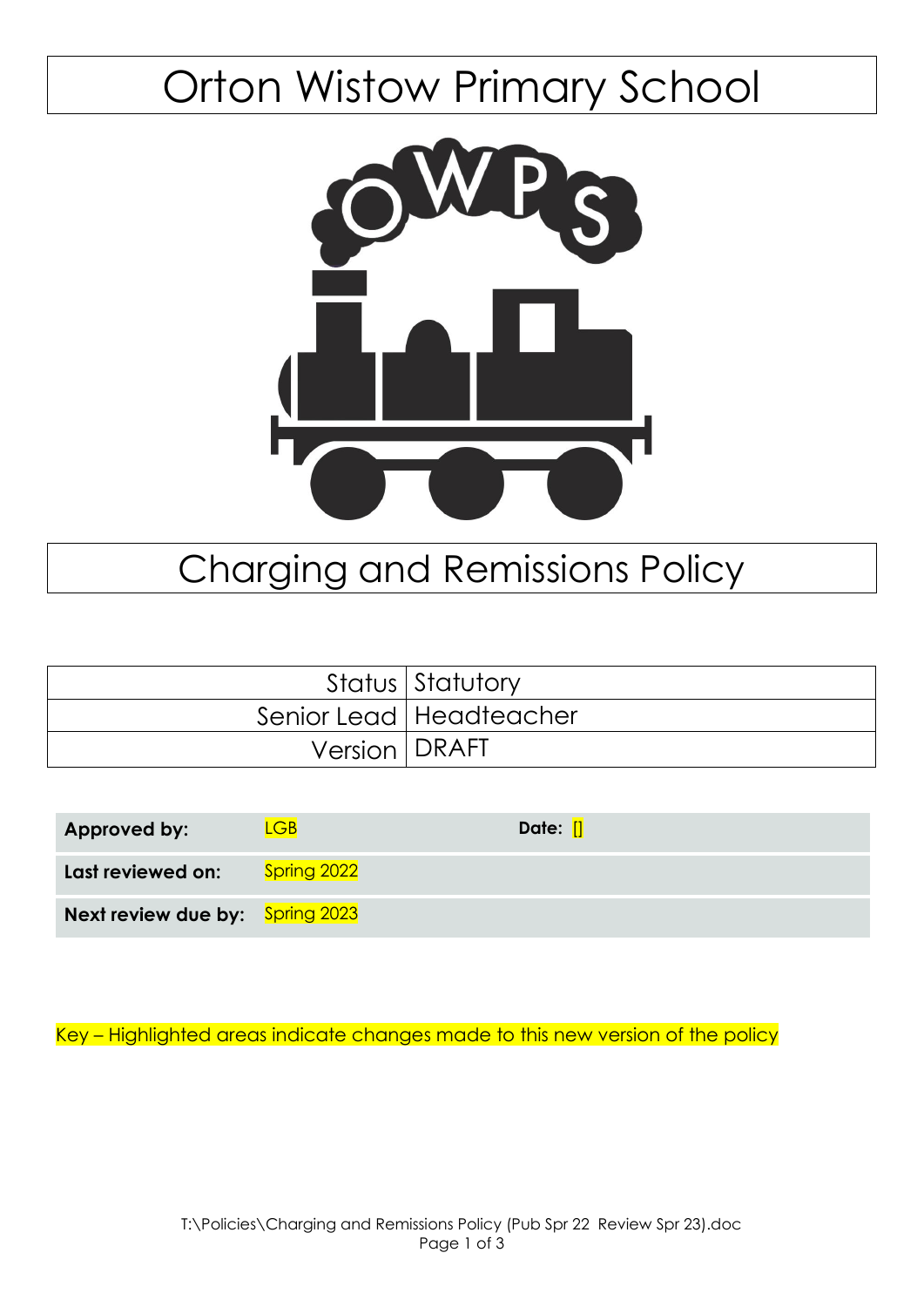# **Introduction**

The purpose of this document is to ensure that, during the school day, all children have full and free access to a broad and balanced curriculum. We do not charge for any activity that is required as part of the National Curriculum or religious education.

This policy has been informed by the document, published by the Department for Education, *Charging for school activities: Advice for governing bodies, school leaders, school staff, and local authorities. (Nov 2013)*

#### **Voluntary contributions**

When organising school trips or visits that enrich the curriculum and educational experience of the children, the school invites parents to contribute to the cost of the trip or visit (if costs are incurred).

These charges will be based on the actual costs incurred, divided by the number of pupils participating. There will be no levy on those who can pay to support those who can't.

All contributions are voluntary. However, if we do not receive sufficient voluntary contributions (usually 90% of the cost), we may have to cancel a trip or visit. If a trip goes ahead, it may include children whose parents have not paid any contribution. We do not discriminate against these children or treat them differently from any others.

The following is a list of additional activities organised by the school where voluntary contributions from parents are requested. This list is not exhaustive:

- visits to museums;
- sporting activities which incur transport expenses;
- outdoor adventure activities;
- visits to the theatre;
- travel to school trips for geography, science or environmental education;
- musical events:
- travel to and entry for swimming lessons.

The principles of best value will be applied when planning activities that incur costs to the school and/or charges to parents.

#### **Charges**

The Governing Body reserves the right to make a charge in the following circumstances for activities organised by the school:

- Activities outside school hours including clubs,
- The full cost to each pupil of any activities deemed to be optional extras taking place outside school hours including residential visits,
- Individual/Group Instrumental Tuition outside of that provided through the ECAM and Wider Opportunities schemes,
- Breakages.

#### **Residential visits**

When the school organises a residential visit in school time or mainly school time, which is to provide education directly related to the National Curriculum, we do not make any charge for the education. However, we do make a charge to cover the costs of board and lodging and travel expenses. See remissions for further details.

#### **Music tuition**

All children study music as part of the normal school curriculum. We do not charge for this.

There is a charge for individual or group music tuition if this is not part of the National Curriculum. Where a peripatetic music teacher teaches an individual or small group, the tutor charge for these lessons.